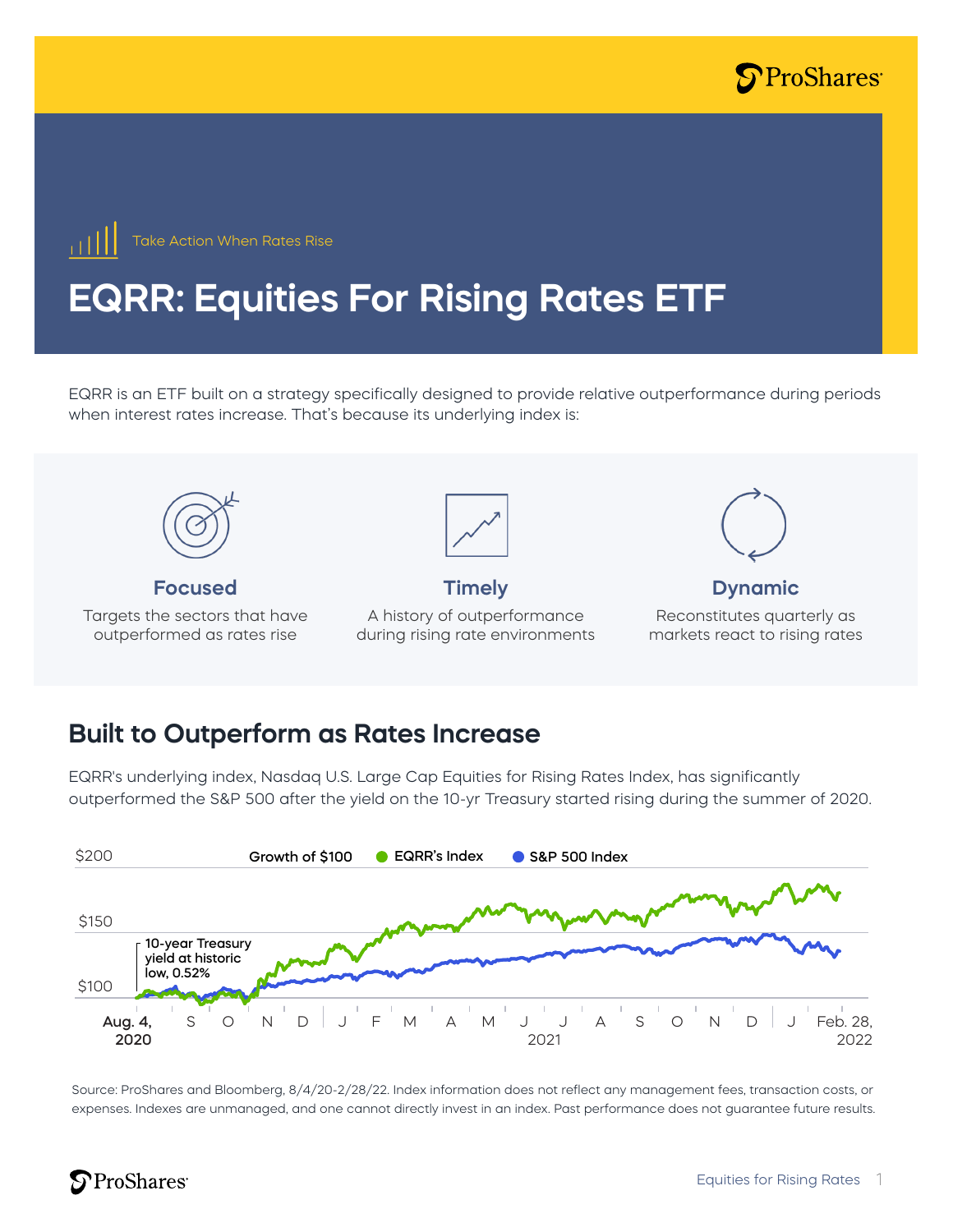## **A Rules-Based Approach**

EQRR tracks the Nasdaq U.S. Large-Cap Equities for Rising Rates Index, which is built using a rulesbased engine designed to target sectors that have outperformed as interest rates climb.

#### **1. Focused On 5 Sectors with Outperformance Potential**

The index first targets the five sectors that have had a tendency to outperform when rates rise – those sectors that have demonstrated the highest correlation with the 10-year U.S. Treasury yield over the prior 36 months. The sectors with the highest correlations receive the highest weighting.



Three-year average correlation of S&P 500 sectors to rising 10-year Treasury rates

Source: Bloomberg, as of 12/31/21. Sectors based on GICS classification. For illustrative purposes only. Past performance does not guarantee future results.

#### **2. Focused on 50 Stocks with Outperformance Potential**

The index next targets 10 stocks within each of those sectors that have demonstrated the highest correlation to the 10-year U.S. Treasury yield over the past 36 months. The 10 stocks in each sector are then equally weighted.





#### **3. Reconstituted Every 3 Months**

The index is reconstituted using this rules-based approach on a quarterly basis, allowing both sectors and stocks to help keep pace with evolving market conditions.



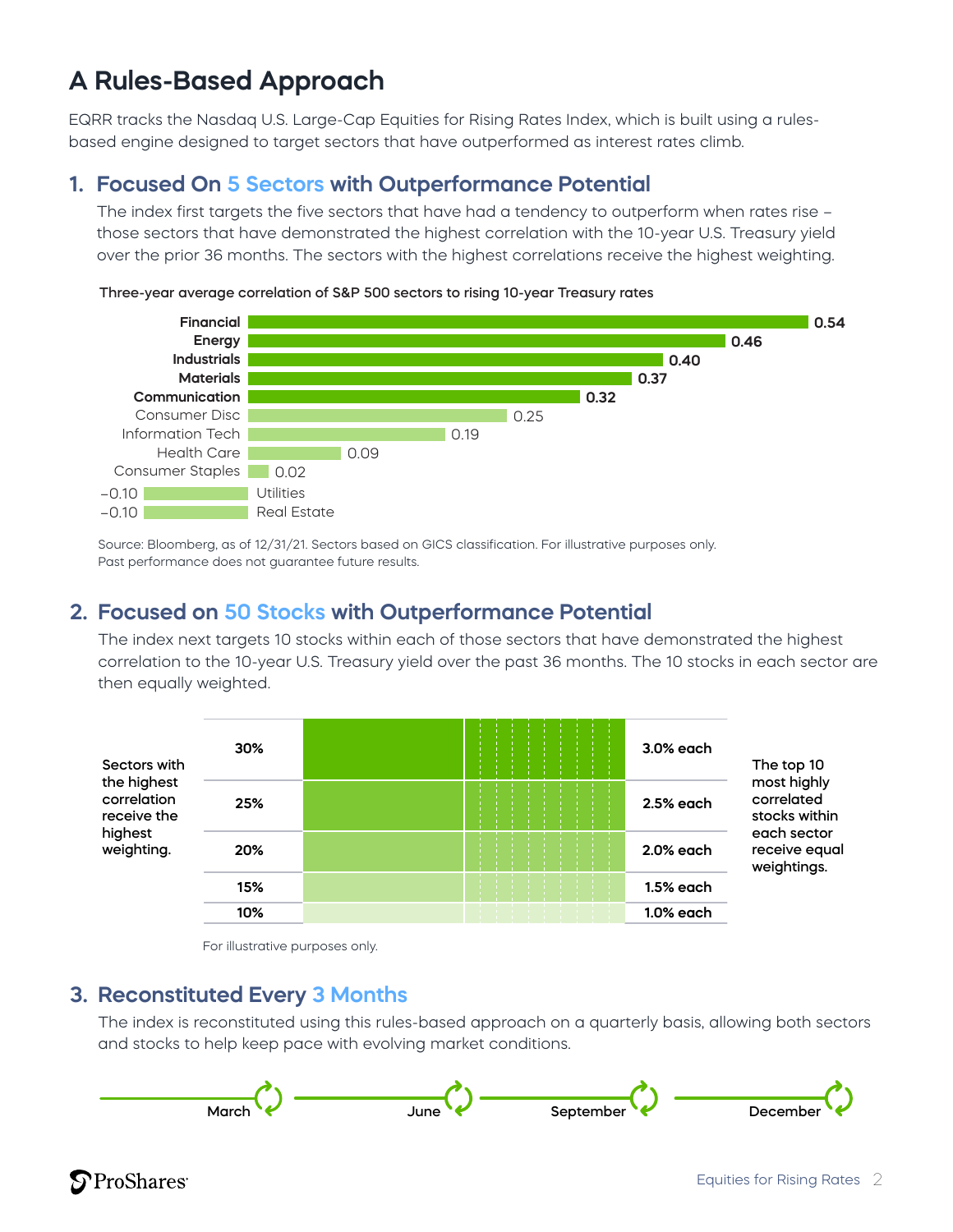### **Go On the Offensive When Rates Rise**

EQRR has outperformed the S&P 500 as the 10-year Treasury yield has risen, and sector allocation and stock selection components were both key contributors to the fund's performance.







Source: FactSet, Bloomberg, 8/4/20-2/28/22. Performance is cumulative.

Source: FactSet, Bloomberg, 8/4/20-2/28/22. Contribution is annualized.

### **A Compelling Strategy with the Convenience of an ETF**

Equity strategists and portfolio managers have traditionally addressed rising rates environments with a variety of fragmented approaches. EQRR synthesizes these strategies with a rules-driven, sector and stock selection approach that delivers:

- A focused strategy that includes only those U.S. large-cap sectors and stocks that have demonstrated a tendency to outperform when interest rates rise.
- A complement to a core equity allocation for a rising rate environment.
- The ease and convenience of an ETF.

| <b>Fund performance and index history</b><br>Fund inception (July 24, 2017) through December 31, 2021 |                     | 1-Year | 3-Year | 5-Year | <b>Since Fund</b><br><b>Inception</b> |
|-------------------------------------------------------------------------------------------------------|---------------------|--------|--------|--------|---------------------------------------|
| <b>EQRR</b>                                                                                           | <b>NAV</b>          | 35.11% | 13.32% |        | 7.85%                                 |
|                                                                                                       | <b>Market Price</b> | 36.11% | 13.50% |        | 7.85%                                 |
| Nasdaq U.S. Large Cap Equities for Rising Rates Index                                                 |                     | 35.70% | 13.79% |        | 8.28%                                 |
| <b>S&amp;P 500</b>                                                                                    |                     | 28.71% | 26.04% |        | 18.09%                                |

Source: ProShares, Bloomberg. EQRR's total operating expenses are 0.35%.

**The performance quoted represents past performance and does not guarantee future results. Investment return and principal value of an investment will fluctuate so that an investor's shares, when sold or redeemed, may be worth more or less than the original cost. Shares are bought and sold at market price (not NAV) and are not individually redeemed from the fund. Market price returns are based upon the midpoint of the bid/ask spread at 4:00 p.m. ET (when NAV is normally determined for most funds) and do not represent the returns you would receive if you traded shares at other times. Brokerage commissions will reduce returns. Current performance may be lower or higher than the performance quoted. Standardized returns and performance data current to the most recent month end may be obtained by visiting ProShares.com.**